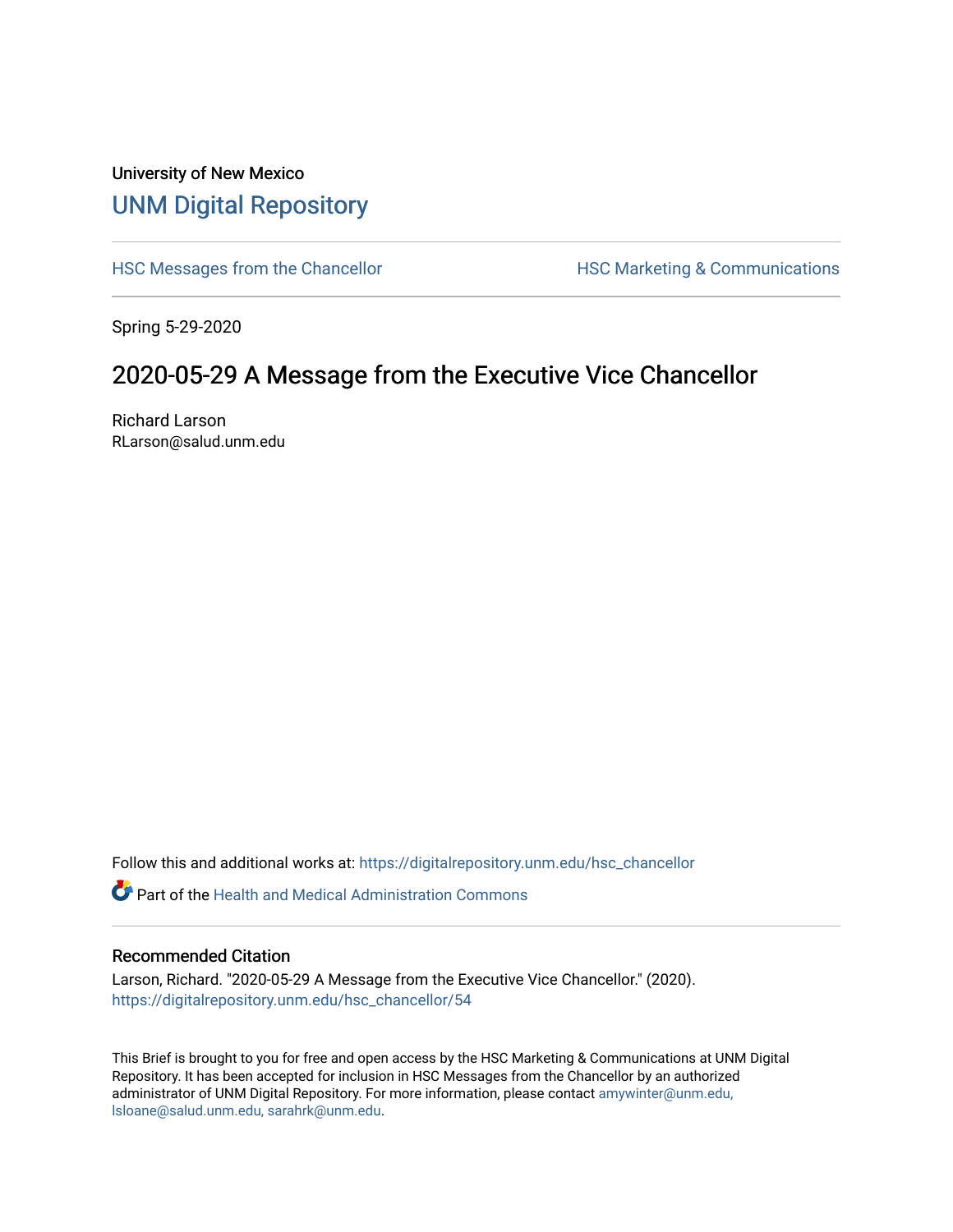

[View this email in your browser](https://mailchi.mp/26d3bcd2dfd4/message-from-the-chancellor-coronavirus-4425720?e=b4bbfca2c0)

# **UNMHSC Plan to Move Toward Full Research and Laboratory Activities – Initial Phase**

During the COVID-19 pandemic and resulting shelter in place order, many non-essential research projects and laboratory activities were paused. Subsequent to June 1, UNM will move from our current state of limited operations to our initial phase of our movement toward full operations. For this initial phase, we will allow increased activity but not a full reopening. Cloth face coverings are mandatory in all Health Sciences Center common spaces. Buildings will remain mostly locked.

The [Health Sciences Center Office of Research website](https://unm.us19.list-manage.com/track/click?u=59ce53c1a4dedb490bac78648&id=7af53e01da&e=b4bbfca2c0) contains information on specific research-related updates, including the Research Continuity Guidelines for both [Laboratories &](https://unm.us19.list-manage.com/track/click?u=59ce53c1a4dedb490bac78648&id=57ac43a970&e=b4bbfca2c0)  [Research Facilities](https://unm.us19.list-manage.com/track/click?u=59ce53c1a4dedb490bac78648&id=57ac43a970&e=b4bbfca2c0) and [Clinical Trial Research Faculty & Staff.](https://unm.us19.list-manage.com/track/click?u=59ce53c1a4dedb490bac78648&id=95f5975810&e=b4bbfca2c0)

We understand what a difficult time this has been for all, and the importance of the research that is conducted at UNMHSC. We are working hard to identify and address challenges to the conduct of research while protecting our patients, faculty and staff. Thank you for your cooperation and support.

**A Message from the Executive Vice Chancellor and Vice Chancellor for Research**

In order to ensure the safety of the UNMHSC laboratory and research communities, Safety Officers from the Office of Research will conduct routine inspections of each lab. Faculty, staff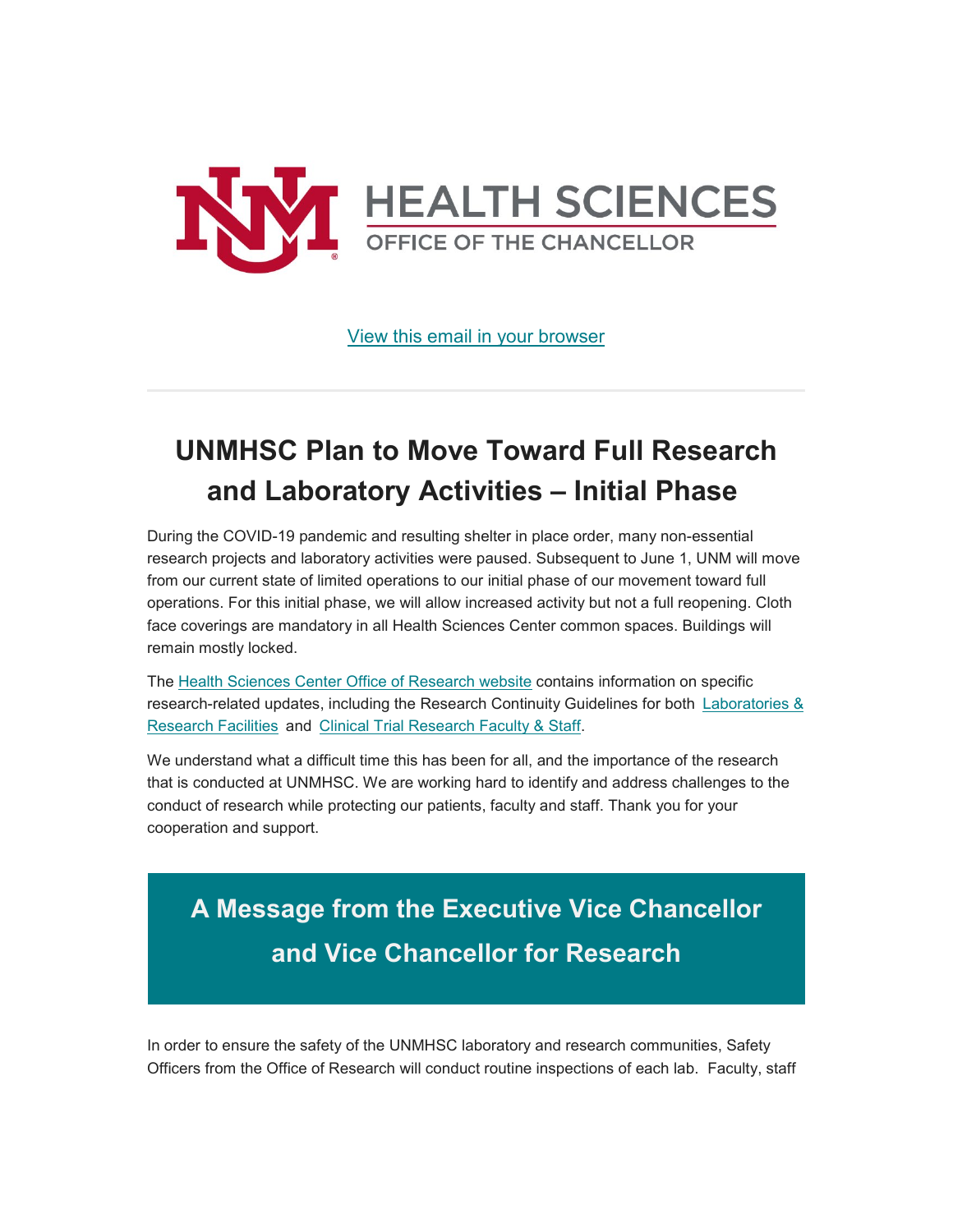or BSGP graduate students may not return to work until their laboratories are cleared by inspection as indicated below.

# **For research activity that is continuing subsequent to June 1, please follow COVID-19 Safe Practices**

- Limit operations to remote work to the greatest extent possible.
- Arrange workplaces to provide for a minimum of 6 feet of distance between individuals.
- Close common areas where personnel are likely to congregate wherever possible or modify them to minimize contact.
- Provide for all meetings to take place remotely whenever possible. Education-related meetings such as dissertation defenses will follow the education return to work plan and timeline.
- Cover your mouth and nose with a face mask when around others and when moving through common spaces. Follow all PPE required by OSHA when in a laboratory (see instruction below). Wash your hands often with soap and water for at least 20 seconds. Routinely and regularly disinfect common contact sites (keyboards, door handles, multiuser equipment, etc.).
- For BSL-2 and BSL-3 work, please follow the PPE requirements for these activities.
- All employees will be provided with appropriate face coverings or provide their own prior to returning to work. Masks must be worn in the workplace.
- Train all employees on daily cleaning and disinfecting protocol, hygiene, and respiratory etiquette (e.g., covering coughs).
- Make handwashing, sanitizer, and other hygiene support available to employees.
- Prohibit employees with known close contact to a person who is lab-confirmed to have COVID-19 to return to work until the end of the 14-day self-isolation period.

## **Physical Distancing in the Laboratory and Research Spaces**

- Only personnel with a need to access physical locations to advance research should be on-site. This may include faculty, staff, or biomedical sciences graduate program students.
- Other students should not be working in laboratories.
- Even personnel permitted should minimize time on campus.
- All others should remain sheltered-in-place and/or off-site to help maintain physical distancing. Meetings should be conducted remotely whenever possible. Supervisors are encouraged to continue to accommodate telecommuting schedules with Tier 2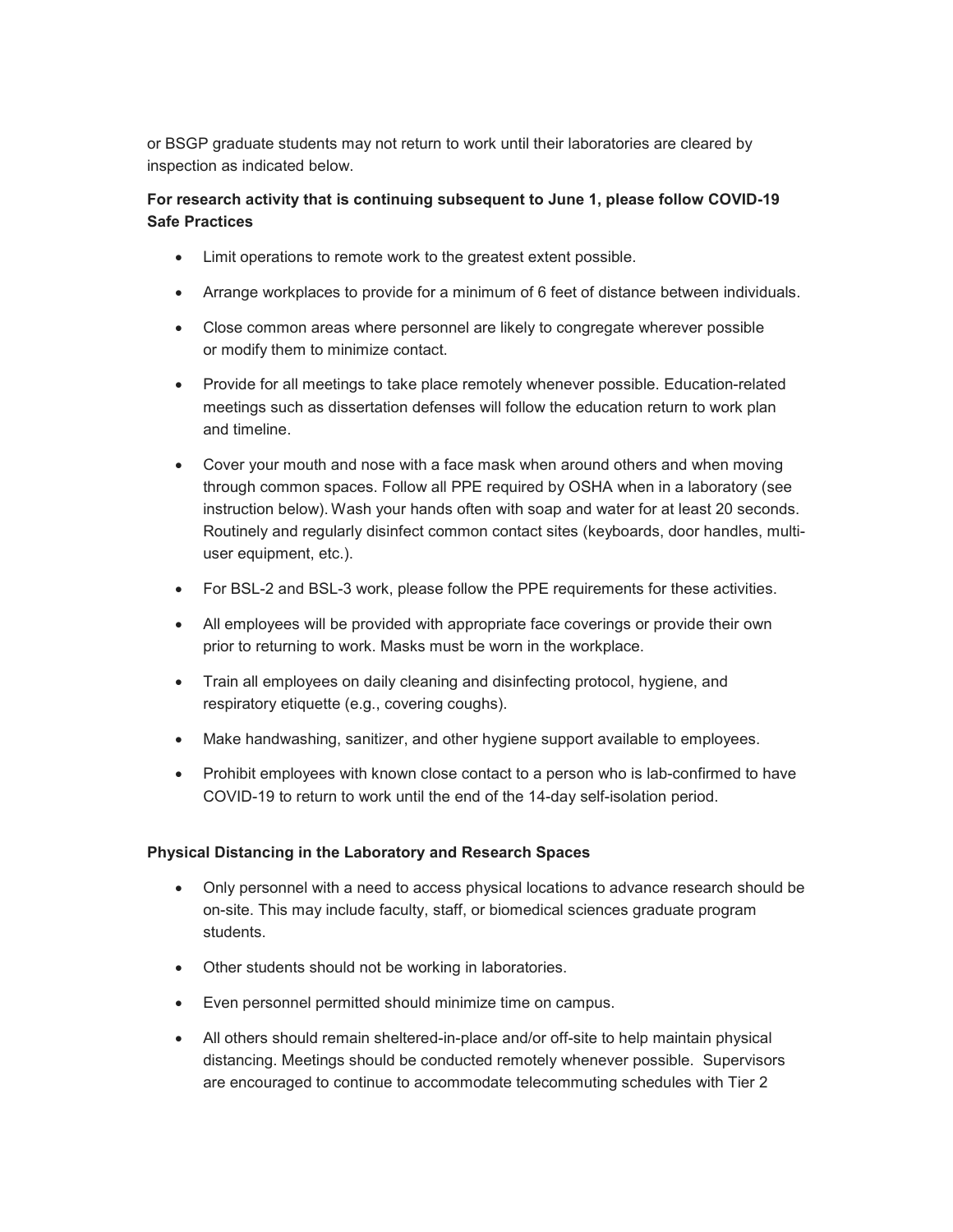employees, especially those who are immune-suppressed or whose childcare options are not yet available.

- Labs may not be authorized for access unless the following parameters are defined and readily available upon request to the Biosafety Officers. The PI in conjunction with the appropriate Dean, Cancer Center Director, Clinical and Translational Science Center Director or Vice Chancellor for Research who may have responsibility for the space will be responsible for assuring that no one accesses laboratory space until it is inspected. In addition, the same individuals are responsible for assuring and providing the following during their laboratory inspection:
- How many individuals will be in a space at any given time. Shift work will be necessary if social distancing requirements cannot be met.
- If necessary, a clear process to ensure work shifts do not accidentally overlap if 6 feet between people cannot be maintained during a normal working situation.
- A list of supplies provided to maintain safety and their storage location: face coverings, soap, hand sanitizers, cleaning materials, first aid kits.
- Procedures and schedule to clean/wipe down shared items, equipment, carts, and work surfaces prior to usage by others. Consult the EPA List N for approved disinfectants [against SARS-CoV-](https://unm.us19.list-manage.com/track/click?u=59ce53c1a4dedb490bac78648&id=fb62762b53&e=b4bbfca2c0)2 (COVID-19).
- A written process to maintain access and activity logs, either electronically or manually, in order to trace contact should someone become sick with coronavirus.
- Physical distance between people should always be maintained.
- Maintain a distance of at least 6 feet between people unless PPE appropriate for the context is used. Cloth face masks are not PPE.
- Laboratories and facilities with limited space that cannot ensure personnel will meet these public health requirements must remain off-limits.
- Some locations may choose to reconfigure interior space to relieve bottlenecks and maintain space between research personnel.
- Do not gather in groups of size more than what is limited by county officials. Research ramp-up should not result in crowded spaces or mass gatherings.
- Cover your mouth and nose with a face mask when around others and when moving through common spaces. Follow all PPE required by OSHA when in a laboratory (see instruction below). Wash your hands often with soap and water for at least 20 seconds. Routinely and regularly disinfect common contact sites (keyboards, door handles, multiuser equipment, etc.).
- For BSL-2 and BSL-3 work, please follow the PPE requirements for these activities.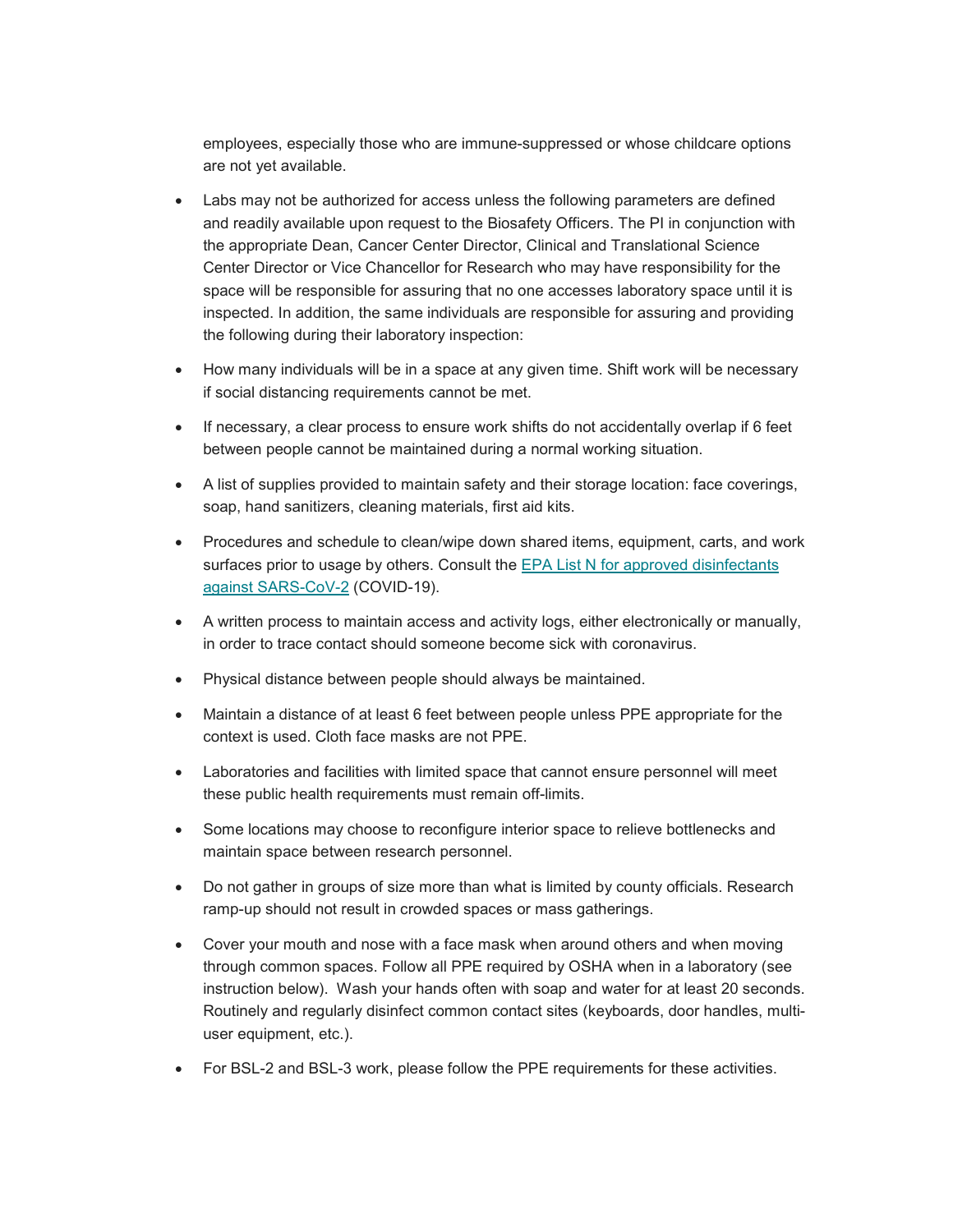- Employees will receive an email attestation each day to verify that they do not have symptoms of any type of sickness. Symptomatic individuals should not come to work. If a person becomes symptomatic while at work, immediately send them to Employee and Occupational Heath, since they may or may not be COVID-19 positive. Depending on the nature of the employee's illness, they may be triaged to the Respiratory Care Center.
- Prohibit employees with known close contact to a person who is lab-confirmed to have COVID-19 to return to work until the end of the 14-day self-isolation period.
- Laboratories who do not meet and maintain COVID-19 Safe practices may lose their ability to operate.

#### **Required Cleaning Procedures**

- Decontaminate work surfaces and equipment with appropriate disinfectants. Use [EPA](https://unm.us19.list-manage.com/track/click?u=59ce53c1a4dedb490bac78648&id=e7189eff08&e=b4bbfca2c0)[registered and approved disinfectants.](https://unm.us19.list-manage.com/track/click?u=59ce53c1a4dedb490bac78648&id=e7189eff08&e=b4bbfca2c0)
- Disinfectants should be used with label claims to be effective against SARS-CoV-2. Follow manufacturer's recommendations for use, such as dilution, contact time, and safe handling. For example, you may use EPA registered disinfectants that contain 10% bleach solutions (0.5% sodium hypochlorite), ethanol /quaternary ammonium or > 0.5 hydrogen peroxide.
- Notify BHC [\(TMuller@salud.unm.edu](mailto:TMuller@salud.unm.edu) or [NDonart@salud.unm.edu\)](mailto:NDonart@salud.unm.edu) if you are utilizing another disinfectant, so a check of the disinfectant's active ingredients can be evaluated.
- Note: IBC/BHC approval is required to work directly with SARS-CoV-2 or known/suspected SARS-CoV-2 samples. All faculty and laboratory managers must ensure their personnel are using aseptic techniques when processing specimens. This includes disinfection of all surfaces and equipment using EPA registered disinfectants that contain 10% bleach solutions (0.5% sodium hypochlorite), ethanol /quaternary ammonium or > 0.5 hydrogen peroxide, both inside and outside of the biosafety cabinet.
- BSC surfaces must be rinsed with water 70% isopropanol after applying bleach to prevent metal corrosion.
- All manipulation of potentially infectious materials must be performed in certified biosafety cabinets, per standard BSL-2 or BSL-3 requirements or as approved by institutional biosafety committee or biosafety officer.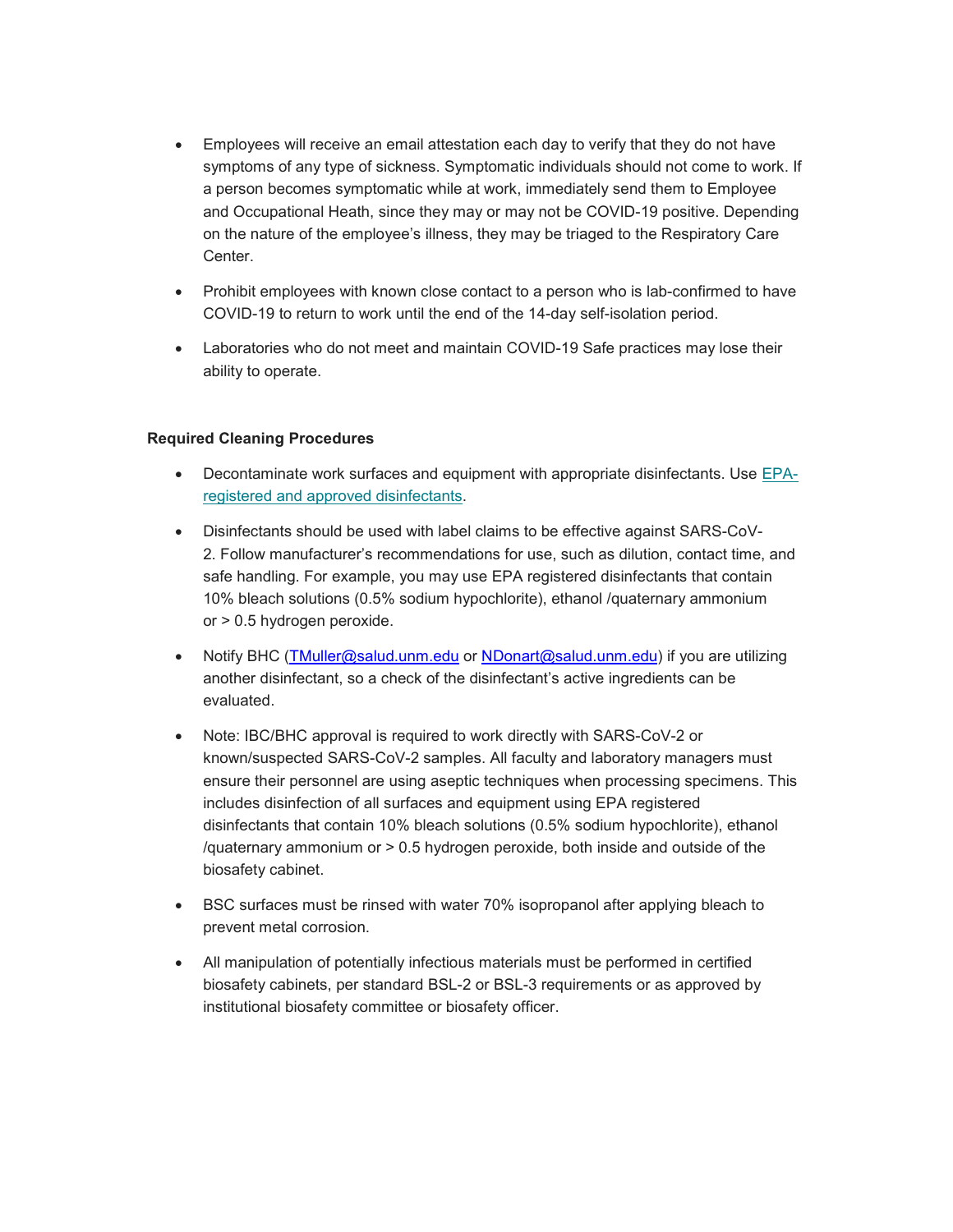#### **Required Personal Protective Equipment**

- Please refer to the CDC video demonstration of cleaning procedures as well as [donning \(putting on\) personal protective equipment](https://unm.us19.list-manage.com/track/click?u=59ce53c1a4dedb490bac78648&id=af920aee09&e=b4bbfca2c0) (PPE). This video will be updated with a CITI training video when available.
- In addition to wet labs and research environments, masks must always be worn in common areas and open labs. All personnel will have to [provide their own cloth mask](https://unm.us19.list-manage.com/track/click?u=59ce53c1a4dedb490bac78648&id=af07c93451&e=b4bbfca2c0)  [that meets CDC requirements,](https://unm.us19.list-manage.com/track/click?u=59ce53c1a4dedb490bac78648&id=af07c93451&e=b4bbfca2c0) until the HSC receives a shipment of cloth masks.
- Per OSHA requirements and biosafety policies, all lab staff should have dedicated PPE within your laboratory for your experiments, including lab coats and appropriate facial protection.
- Per UNMHSC Biosafety Training for BSL-1 and BSL-2 laboratories, do not wear PPE (other than masks) outside of the non-lab areas.
- Depending on the number of labs you have and the nature of the work, researchers may need multiple lab coats for each area to avoid potential cross contamination.
- Wear a lab coat or solid-front back-fastening gown, preferably with a knit or grip cuff.
- For BSL-2 and BSL-3 activity, coverage of the wrists is very important. Avoid using an open-cuff lab coat inside a biosafety cabinet, as aerosols generated inside the cabinet will contaminate your jewelry, wrists, and forearms, as well as the inside of the lab coat cuff.
- For BSL-2 activity, ensure that your gloves extend over the sleeve of your lab coat. An opening at the wrist will allow aerosols generated within the biosafety cabinet to contaminate your wrist and forearm, extending to your elbow.
- Sleeve covers can be worn to ensure coverage of the wrist and will also minimize contamination of the sleeves of your lab coat.
- Each person in the lab should have their own pair of safety glasses. These can be sanitized after each use with 70% isopropanol and allowed to air dry.
- Wear a chin-length face shield or safety glasses and a mask if working outside of the biosafety cabinet with biohazards on the bench. This will protect the researcher's facial mucous membranes from exposure, in the event of a spill outside the biosafety cabinet during transfer of material to and from the incubator.
- Each person in the lab should have their own cloth face covering.
- N95 masks and other high demand PPE must be used only when appropriate and required for the laboratory environment and experiment.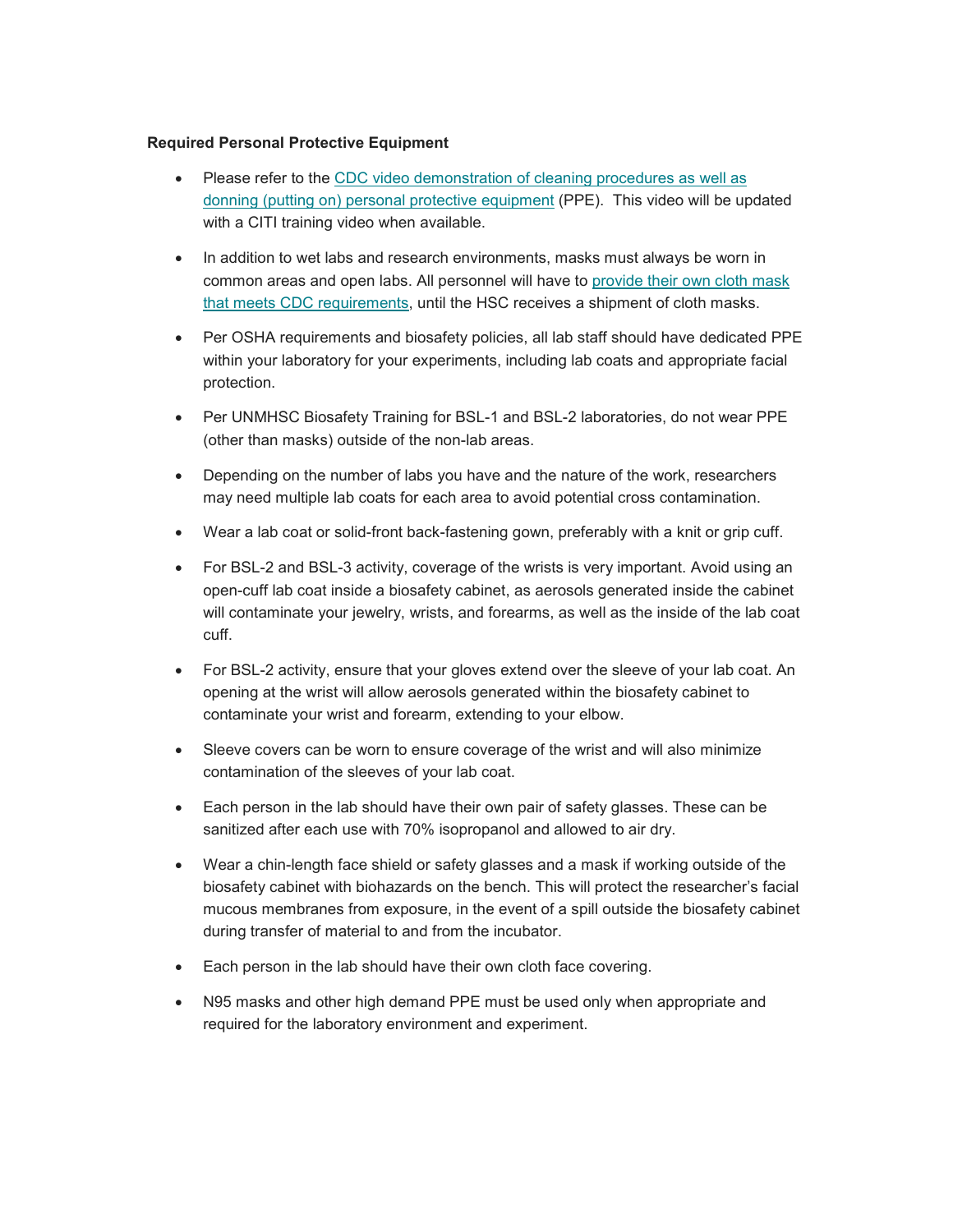- Cloth face coverings should be sanitized often. This can be accomplished by machine washing.
- Except for masks, remove PPE before leaving the laboratory. Placing a hook within the lab area will facilitate this requirement.
- If researchers have any questions regarding proper use of PPE in their specific situation, they should follow standard procedures for biosafety as outlined in our "Biosafety Training for BSL-1 and BSL-2 laboratories." This includes not wearing gloves outside of the laboratory.
- If there are any questions regarding proper BSL-1 or BSL-2 training or use, please review your learning central training or contact the Office of Research Biosafety Team [\(TMuller@salud.unm.edu](mailto:TMuller@salud.unm.edu) or [NDonart@salud.unm.edu\)](mailto:NDonart@salud.unm.edu).

#### **Clinical Research and Related Human Participant Research**

We appreciate everyone's heroic efforts to move study visits and assessments to remote and virtual platforms to the extent possible. When possible, please continue conducting study visits and assessments virtually. We recognize that some studies require in-person study assessments and procedures (imaging, blood draws, physical exams, etc.) that need to be restarted. We will allow an incremental increase in the recruitment of new study participants in a manner that attempts to reduce the risk of spreading infection in order to protect study and clinical staff, study participants, and others as appropriate.

- The possibility of COVID-19 infection will still be present after resuming research operations. This is part of the "new normal." Investigators and the HRRC should reevaluate research protocols and develop plans to manage.
- Studies with in-person procedures that were originally considered minimal risk (e.g., interviews, focus groups, blood draws, etc.) may need re-consideration as greater than minimal risk, due to the risk of COVID-19 infection.
- The risk-benefit analysis for a protocol may have shifted. The adequacy of provisions to minimize risk, to monitor safety, and to protect privacy and confidentiality may need to be re-evaluated.
- It may no longer be feasible to resume certain research as originally proposed and approved due to facility shut-downs, supply shortages, furloughs, etc.
- Please continue the non-contact screening protocol prior to all in-person research visits, to assess for active symptoms of acute respiratory infection possibly related to COVID-19.
- This may be accomplished by communication with participants, care providers, screening surveys, or other options.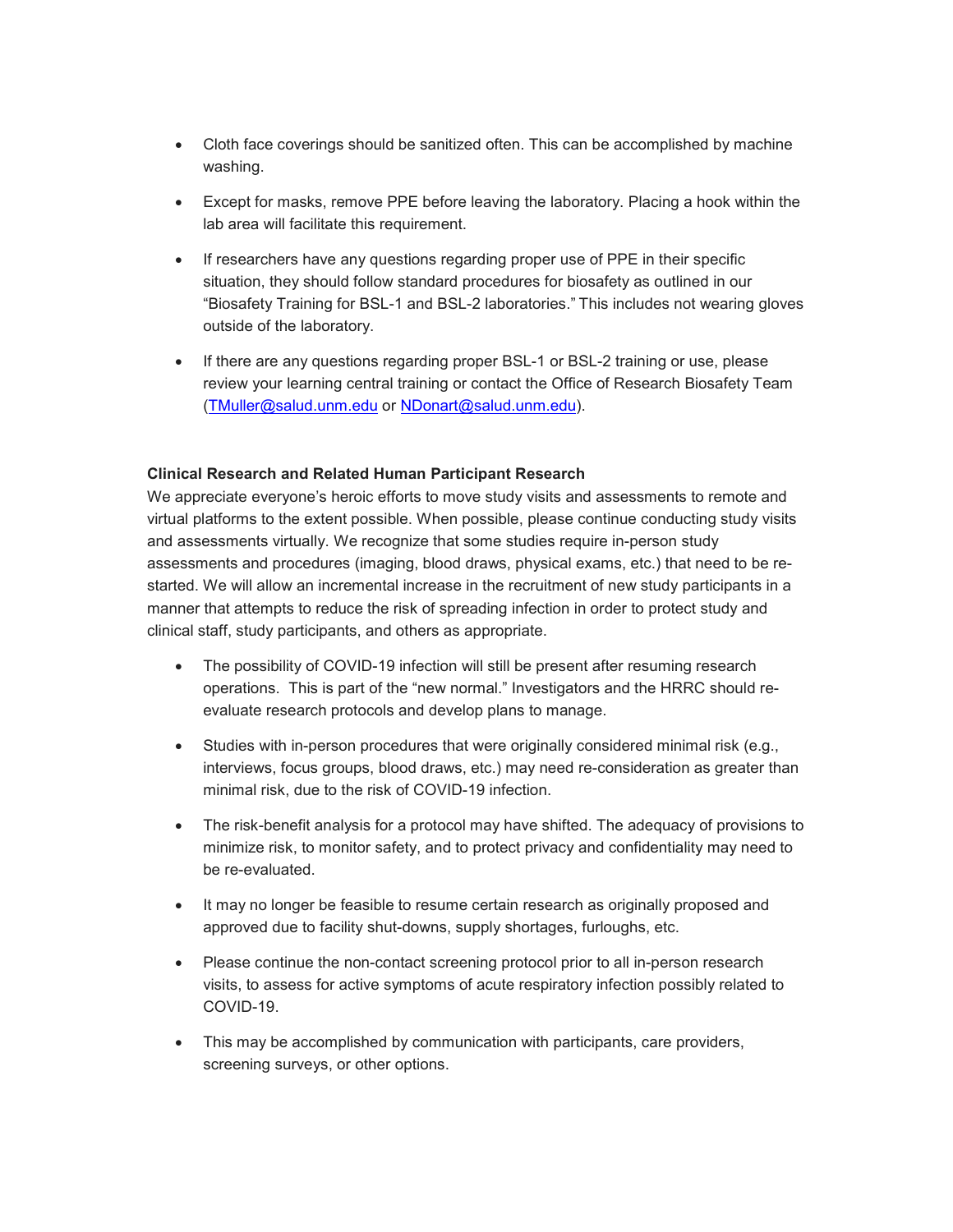- Participants should be screened for COVID-19 symptoms in UNM Hospital prior to entering any other areas on campus. They may also be screened prior to entrance to the building, and family members may not be allowed to accompany the participant to the visit.
- If family members are required participants in in-person study activities (e.g., pediatric studies), they must also be screened as above.
- If in-person visits are required and a suitable location for the visits and activities is available, continue to reduce exposure risk with the following steps:
- Social distancing (minimum of 6').
- Reduce the number of people in an exam room to no greater than 2 at a time.
- Include a barrier between research personnel and participants.
- Minimize the number of staff who have "hands on" contact with study participants.
- Wear personnel protective equipment (PPE) including gloves, masks and, if appropriate, gowns.
- Wash your hands before and after contact with participants.
- Disinfect surfaces and equipment in the location of the visit before and after each participant visit with recommended products. Consult the EPA List N for approved [disinfectants against SARS-CoV-](https://unm.us19.list-manage.com/track/click?u=59ce53c1a4dedb490bac78648&id=f10f946822&e=b4bbfca2c0)2.
- If research involves clinical areas, all regulations about the use of clinical space must be followed and study staff must coordinate visits with these areas prior to scheduling the in-person study visit and associated clinical activities.
- Studies that conduct quality assurance monitoring of their own or participating sites should consider how to adapt monitoring procedures to occur remotely.
- Possibilities might include email, conference calls, video conferencing, and approved secure platforms for exchange of files and data.
- Any reduction in the nature or frequency of HRRC-approved monitoring procedures should be approved in advance by the HRRC.
- Outside monitors are still prohibited from coming on-campus at this time.
- Please note that some study sponsors will not approve re-initiation of study visits and recruitment, and some hospital services will not yet be available for research use.

## **Community Based Research Work**

For personnel engaged in community-based research (research outside of the UNM Campus),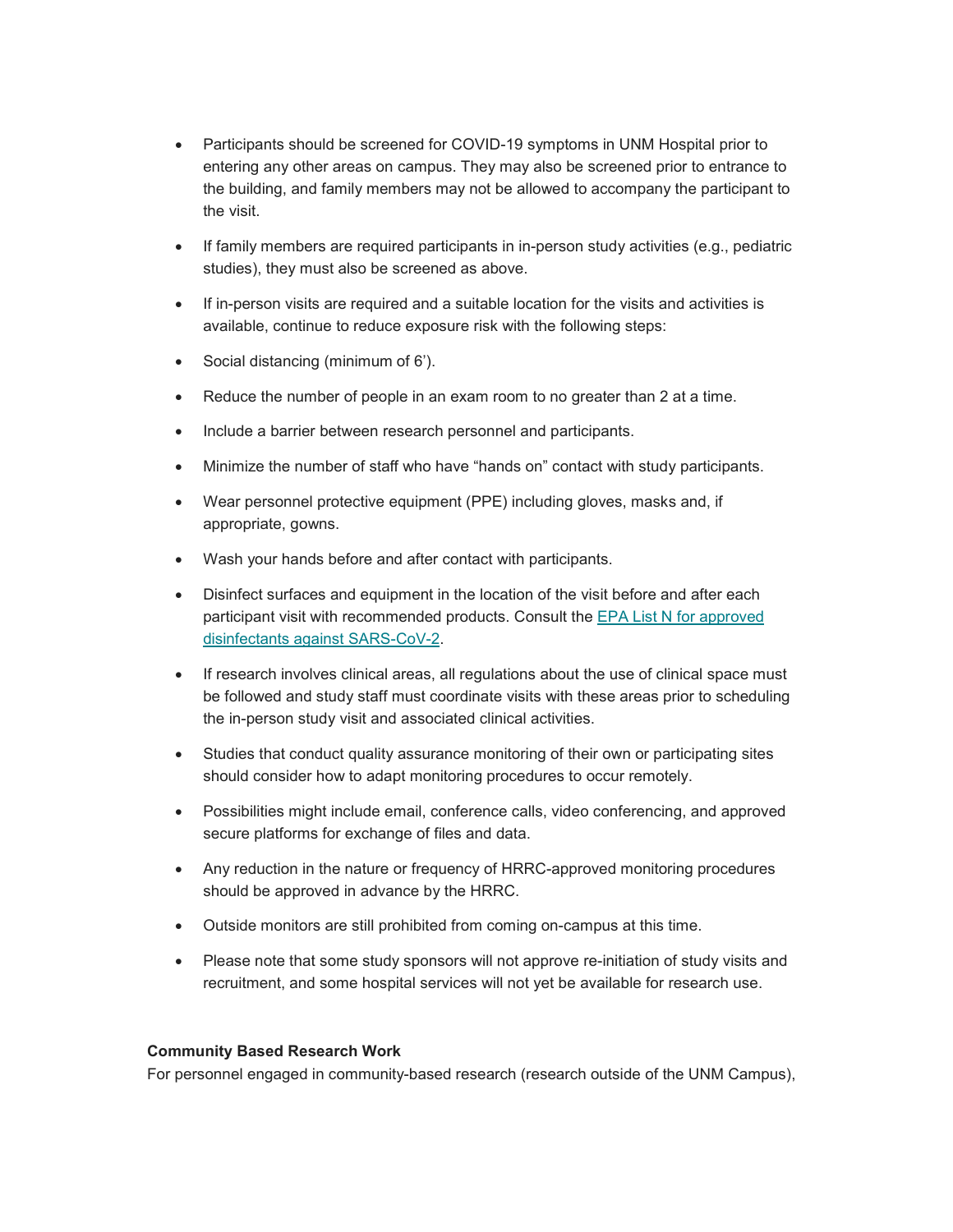personnel will continue to conduct research through the use of electronic methods - Zoom, phone calls, emails - to mitigate the chance of cross contamination between communities.

Travel to areas or communities who have not met the public health guidelines for reopening in New Mexico will not be permitted (there is more guidance on this issue to come).  Essential, oncampus activities will be minimized to the extent possible, while still advancing research efforts.

When in-person visits are necessary and a location is available that meets the public health guidelines for reopening in New Mexico, continue to reduce exposure risk with the following steps:

- Wear a cloth mask at all times.
- Maintain physical distancing (minimum of 6').
- Reducing the number of people in a room to no greater than 3 at a time.
- Minimize the number of staff who have "hands on" contact with study participants.
- Wash your hands before and after contact with participants.

#### **Health and Safety**

A significant increase in the population density in our buildings comes with health risks, and we will need to be more vigilant than ever in mitigating these risks, as follows:

- If a worker feels any signs of illness, no matter how mild, they must not perform work of any kind in lab areas.
- All personnel working or learning at UNMHSC who test or have tested positive for COVID-19 at an outside facility must self-report the positive COVID-19 test result to the appropriate UNMHSC department, immediately stop working in lab areas and on site, and enter quarantine at home.
- Avoid social interactions and exposures to potentially contaminated surfaces during commutes, building entry and exit, elevator rides, movement in stairways, and bathroom breaks.
- Avoid common areas for lunch or coffee breaks unless you are alone or seated at distant tables; otherwise find an isolated location in lobby areas or outside the building.
- To reduce viral transmission between shifts, all labs should prepare spray bottles containing 10% bleach solutions (0.5% sodium hypochlorite), , >0.5 hydrogen peroxide based disinfectants (e.g., PREempt™) or ethanol/quaternary ammonium disinfectants (Virex®, QUATRICIDE®, Lysol® Disinfecting Wipes) to disinfect bench surfaces, door knobs, and equipment surfaces frequently, and at the beginning and end of a shift.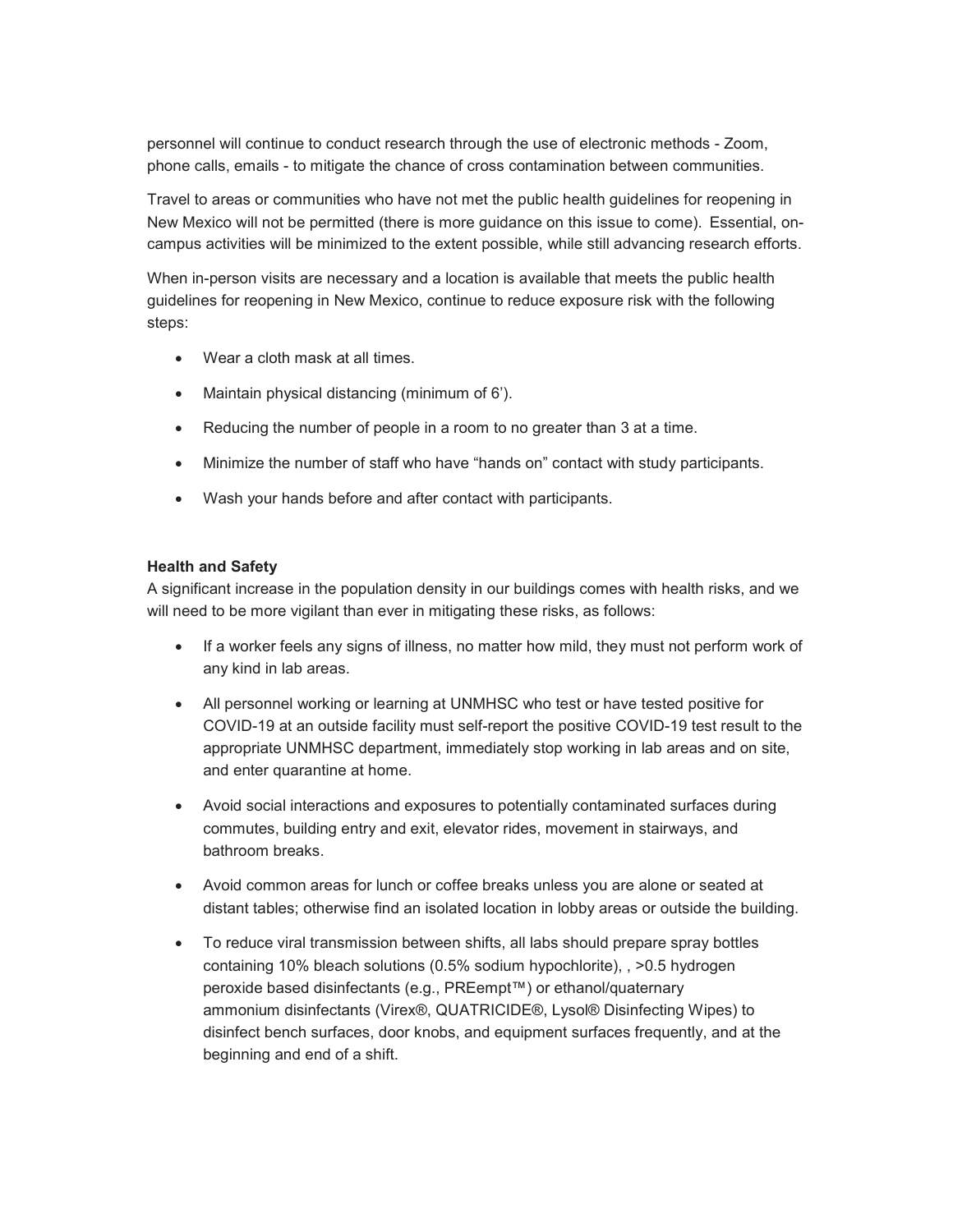- After applying bleach to metal surfaces (1-minute wet contact time), surfaces should be wiped down with water or 70% isopropanol to prevent metal corrosion.
- Wash hands with soap regularly throughout the day, especially after removing gloves.
- Remove gloves before leaving the lab.
- Gloves should not be worn in hallways, elevators, or offices.
- If staff must use gloves outside the lab to avoid touching shared surfaces, then use different colored (clean) gloves to differentiate them from lab-use gloves.
- 1-3 people per elevator; wait for the next one if occupied.
- Bathrooms should be limited to 50% occupancy; leave and return later if you find that a bathroom is occupied by 50% or more.
- When physical distancing is not possible (lab or office spaces with corridors less than 6 feet wide), seek an alternate route or make your presence known verbally from 6 feet away.

#### **Travel**

Employees must self-report all out-of-county and out-of-state travel, and they must self-isolate for 14 days if advised by the University when self-reporting.

Avoid unnecessary business or personal travel. Staff who have participated in personal travel should take precautions prior to and when returning to work. If travel is required, self-report and follow instruction from the University upon self-reporting.

Staff who have received visitors to their personal households should take precautions prior to and when returning to work.

## **Animal Resource Facility Research**

The ongoing ethical care and maintenance of animal populations and/or ensuring the ethical care and conduct of research with animal subjects remains an essential function of the ARF. As research operations involving animals resumes, please consider the following:

- Research involving animals should be limited to the ARF facility, unless resources required for such research is only available within the PI laboratory and approval for the function is granted by both the IACUC and the initial phase laboratory inspections.
- The possibility remains that a new phase of public health emergency may create a renewed need to shelter-in-place.
- Prior to ordering/obtaining new animals, researchers should consider the ramifications on their animal subjects of another rapid ramp-down.